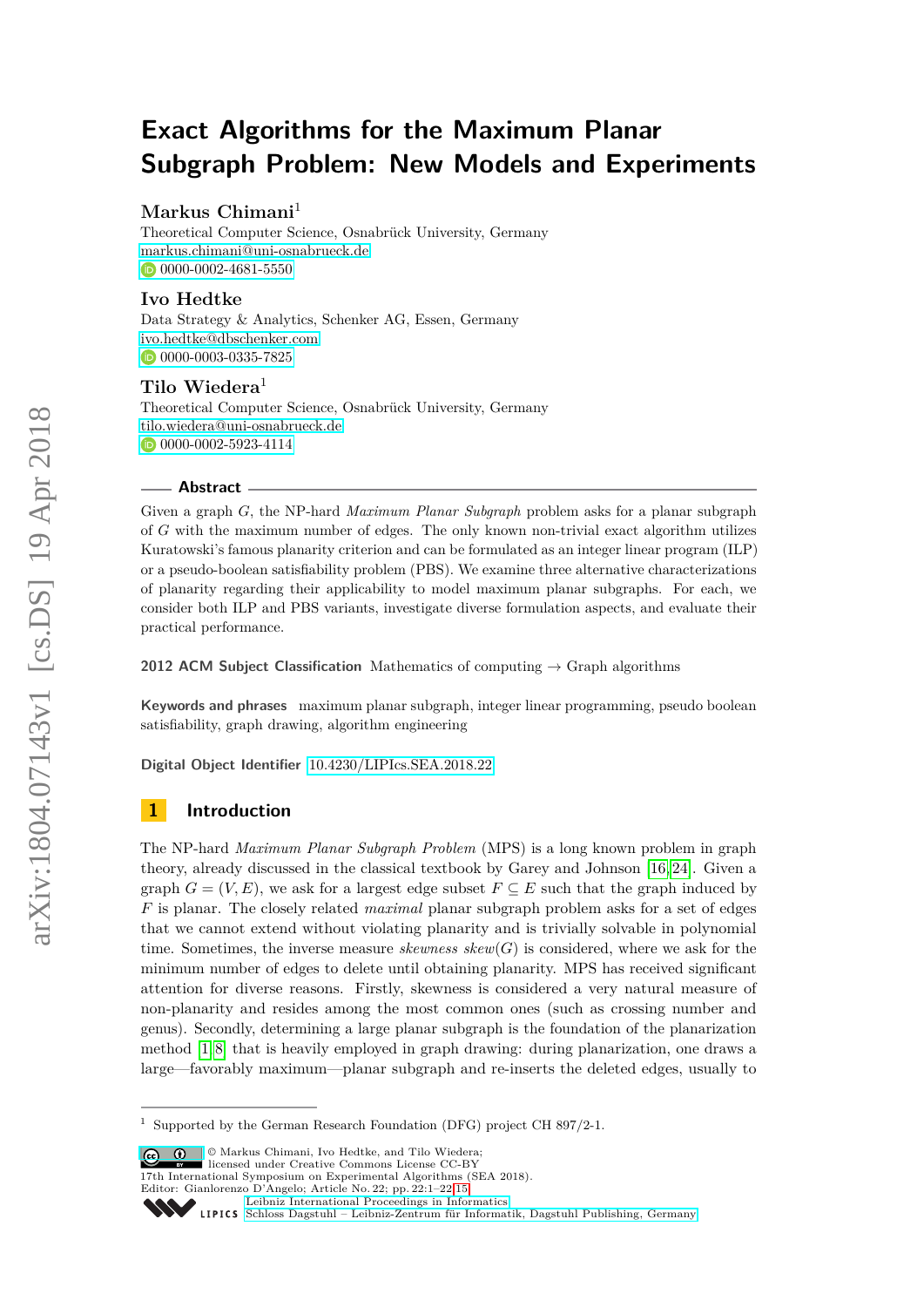## **22:2 Exact Algorithms for Maximum Planar Subgraph**

obtain a low number of overall crossings. In fact, this gives an approximation algorithm with ratio roughly  $\mathcal{O}(\Delta \cdot skew(G))$  [\[10\]](#page-12-2), where  $\Delta$  denotes the maximum node degree. Thirdly, there are graph problems that become easier when the skewness of the input is small or constant. E.g., we can compute a maximum flow in time  $\mathcal{O}(skew(G)^3 \cdot |V| \log |V|)$  [\[19\]](#page-13-2), i.e., for constant skewness we obtain the same runtime complexity as on planar graphs.

On the positive side, we know that a spanning tree already approximates MPS by 1*/*3. The best known approximation algorithm is due to Călinescu et al., achieving an approximation ratio of 4*/*9 [\[4\]](#page-12-3). On the downside, Călinescu et al. also show that the problem is MaxSNP-hard, i.e., there is an upper bound *<* 1 on the obtainable approximation ratio unless  $P = NP$ . Just recently, a new algorithm with approximation ratio 13/33 [\[6\]](#page-12-4) was discovered. The only non-trivial algorithm in literature for *exactly* computing a maximum planar subgraph is based on integer linear programming and Kuratowski's characterization of planarity [\[26\]](#page-13-3). Since its inception over two decades ago, *no* other exact algorithm has been proposed, and only few related algorithmic advances improved its performance, see [\[11\]](#page-12-5).

Besides this famous  $K_5$ - $K_{3,3}$ -subdivision criteria by Kuratowski [\[22\]](#page-13-4) (see Section 2) there is an abundance of planarity criteria. A (non-complete) list can be found in [\[23,](#page-13-5) [31\]](#page-14-1). In this paper, we aim at evaluating planarity criteria regarding their usefulness in ILP/PBS formulations to obtain new, alternative exact MPS algorithms. Naturally, we restrict ourselves to a subset of criteria that we deem promising for this investigation. We hope to pinpoint new possible ways of considering the problem, to gain new insight into the structure of the MPS, and to lay the groundwork for developing faster exact algorithms. We present our three new models in Sections 3–5. For each of the possible formulations, there are several options and parameter choices. We report on algorithmic and experimental decisions thereto directly after their description, based on pilot studies<sup>[2](#page-1-0)</sup>. In Section [6](#page-8-0) we present a full comparison of the best parameterization for each formulation.

## **2 Preliminaries**

In *Linear Programming* (LP), one is given a vector  $c \in \mathbb{R}^d$ , a set of linear inequalities that define a polyhedron *P* in  $\mathbb{R}^d$ , and asked to find an element  $x \in P$  that maximizes  $c^{\intercal}x$ . *Integer Linear Programming* (ILP) additionally requires the components of *x* to be integral. Closely related is the concept of *Pseudo Boolean Satisfiability* (PBS), sometimes referred to as 0-1-integer linear programming (a special form of ILP: the given polyhedron is a subset of  $[0,1]^d$ ), but typically described as a generalization of SAT: its describing constraints are called *clauses* and usually have the form of first order Boolean formulae. Modern solvers directly support clauses that require a certain number of literals (instead of just one) to be true. The main difference between PBS and 0-1-ILP is the solution strategy: the first uses fast enumeration and clause learning, whereas the latter employs LP-relaxations. We use these concepts to design models for MPS that can be solved by arbitrary ILP/PBS solvers.

It often is beneficial to not add all constraints to a program but instead identify a relevant subset of constraints in the solving process. This is usually referred to as the *Cutting-Plane Method*. We utilize it in branch-and-cut-based ILP solving either on fractional or integral solutions. In PBS solvers, one has to rely on a less sophisticated approach that iteratively solves the PBS formula, adds new constraints as appropriate, and re-solves the extended formula while maintaining some information from the previous runs. We refer to clauses that are added iteratively to a PBS formula as *lazy constraints*.

<span id="page-1-0"></span><sup>2</sup> The experimental setting is the same as discussed in Section [6.](#page-8-0)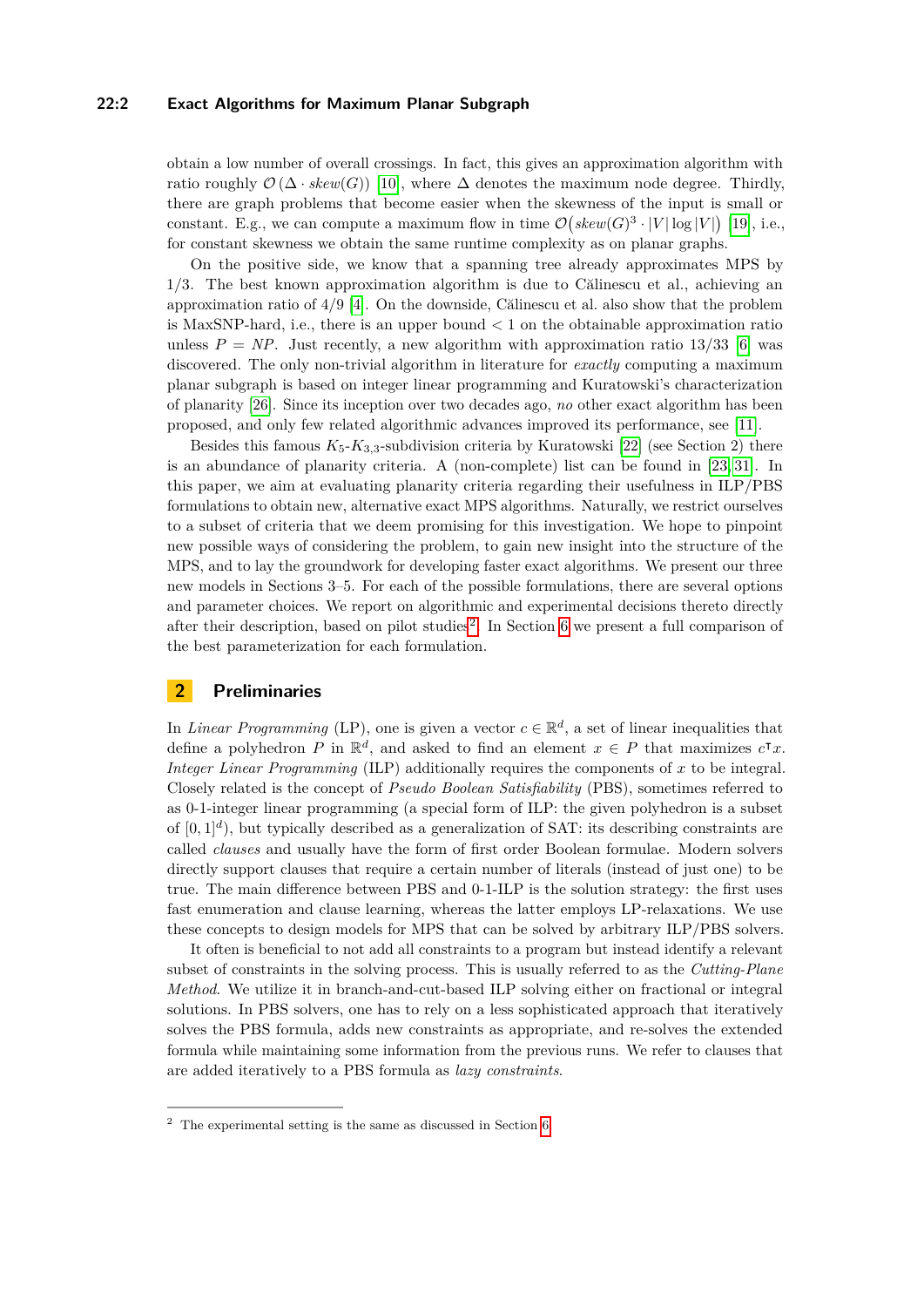## **2.1 Notation**

Throughout this paper, our input graph  $G = (V, E)$  is undirected and simple with  $n := |V|$ and  $m := |E|$ . For general graphs *H*, we refer to its nodes as  $V(H)$  and its edges as  $E(H)$ . For a directed graph  $H'$  we denote the arcs by  $A(H')$  and may write  $E(H')$  whenever considering *H*<sup> $\prime$ </sup> undirected. For any  $k \in \mathbb{N}$ , we denote the set  $\{0, 1, \ldots, k-1\}$  by  $[k]$  and operations on the members are to be understood modulo *k*. For any edge *e* of *G*, let  $V^e := V \setminus e$  denote the nodes that are not incident with  $e$ . Given a node  $v$ , its neighbors are denoted by  $N(v)$ . In a directed graph, we refer to the outgoing (incoming) arcs of a node *v* as  $\delta^+(v)$  ( $\delta^-(v)$ , respectively). For any two nodes *u* and *v*, we denote an arc from *u* to *v* by *uv*. If unambiguous, we might also refer to an undirected edge  $\{u, v\}$  as *uv*. We denote the undirected counterpart of an arc *a* as e(*a*). Given an arc  $a = uv$ , we define its reversal rev(*a*) := *vu*. Given a set *X*. the set of all ordered *k*-tuples (all *k*-cardinality subsets) consisting of elements from *X* is referred to as  $X^{(k)}$  ( $X^{\{k\}}$ , respectively). We abbreviate *pairwise different* by p.d.

# **2.2 Common Foundation of Models**

We assume our input graph *G* to be biconnected non-planar, with edge weights  $w: E(G) \to \mathbb{N}$ and minimum node degree 3. This can be achieved in linear time using the *Non-Planar Core* reduction [\[7\]](#page-12-6) as a preprocessing, without changing the graph's skewness.

All models are presented as ILPs. Since the PBS counterparts directly map to the ILPs where clauses naturally correspond to constraints, we do not explicitly list the PBS formulations. We highlight optional constraints that we include in the hope to help quickly finding strong dual bounds with the symbol  $\star$ . We use solution variables  $s_e \in \{0,1\}$  (for all  $e \in E(G)$ ) that are 1 if and only if edge *e* is in the planar subgraph. The objective is given by

$$
\max \sum\nolimits_{e \in E(G)} w(e) \cdot s_e.
$$

We always use Euler's bound on the number of edges in planar graphs:

$$
\sum\nolimits_{e\in E(G)} s_e \leq 3n-6.
$$

## **2.3 Known Formulation: Kuratowski Subdivisions**

▶ **Theorem 1** (Kuratowski's Theorem [\[22\]](#page-13-4)). *A graph is planar if and only if it neither contains a subdivision of a*  $K_5$  *nor that of a*  $K_{3,3}$ *.* 

Hence, it suffices to ask for any member of the (exponentially sized) set  $\mathcal{K}(G)$  of all Kuratowski subdivisions that at least one of its edges is deleted:

$$
\sum\nolimits_{e\in E(K)} s_e \le |E(K)| - 1 \quad \forall K\in \mathcal{K}(G).
$$

This formulation is due to Mutzel [\[26\]](#page-13-3). Later, Jünger and Mutzel showed that these constraints form facets of the planar subgraph polytope [\[20\]](#page-13-6). Clearly, we cannot solve the model by writing down every constraint explicitly. Instead, a sufficiently large but in many practical cases small subset of constraints is identified by a (heuristic) separation procedure. Over the years, the performance of this approach was improved by strong preprocessing [\[7\]](#page-12-6), finding *multiple* violated constraints in linear time [\[12\]](#page-12-7), and good heuristics [\[11\]](#page-12-5).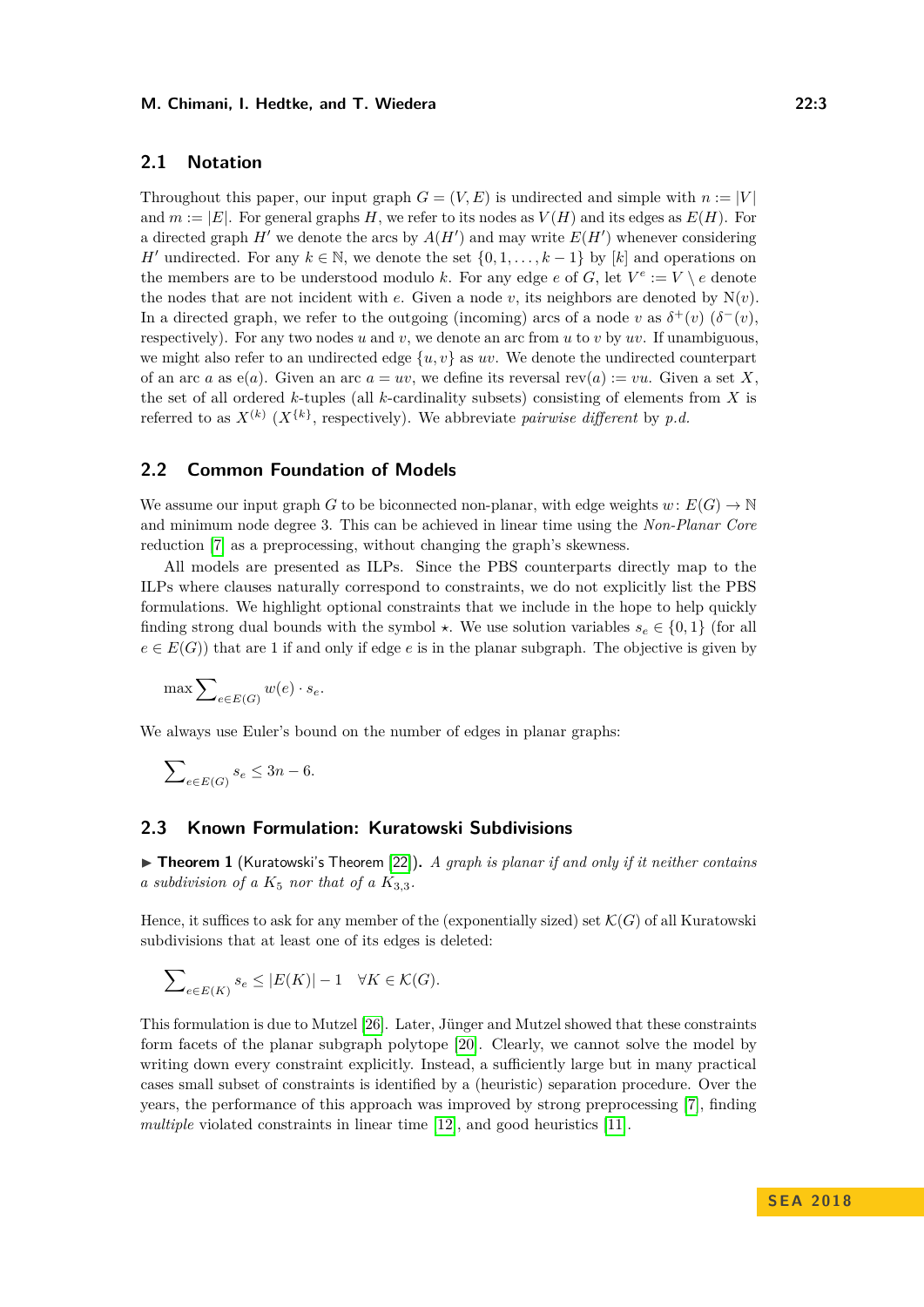## **22:4 Exact Algorithms for Maximum Planar Subgraph**

**Algorithm engineering and preliminary benchmarks.** Using an ILP solver, we separate on LP-solutions by rounding the computed fractional values, thus obtaining a graph  $H \subset G$ and extracting Kuratowski subdivisions from *H*. Our experiments indicate that rounding down values that are smaller than 0*.*99 (and 0*.*9 in a second round), yields locally optimal (w.r.t. the algorithm's parameter space) results. We use a heap to collect 50 most violated constraints per LP-solution while maintaining linear runtime for the extraction of up to 250 Kuratowski subdivisions. For the PBS solver, we iteratively search for satisfying variable assignments and check each for planarity, adding up to 50 lazy Kuratowski constraints each.

# **3 Facial Walks**

For any connected planar graph, there is an *embedding* Π, i.e., a cyclic order of edges around the nodes while the graph is drawn planarly. The regions bounded by the edges are the *faces* of Π. The facial walk model is based on an idea developed in [\[2\]](#page-12-8) for computing the genus of a graph; it constitutes the only known model for the latter problem. It simulates the face tracing algorithm that visits each face, traversing their borders in clockwise order. Let  $\bar{f}$  be an upper bound on the number of attainable faces. Let *A* denote the bidirected counterpart of the undirected edges of *G*. We add the following binary variables:

\n- \n
$$
x_i \, \forall i \in [\bar{f}]
$$
\n
\n- \n $c_a^i \, \forall a \in A, i \in [\bar{f}]$ \n
\n- \n Has value 1 iff  $a$  bounds  $a$  is  $i$ : traversing  $i$  in clockwise order visits  $e(a)$  in the orientation of  $a$ .\n
\n

 $p_{u,w}^v \ \forall v \in V$ ,  $u, w \in N(v)$  Has value 1 iff *w* is the direct successor of *u* in the cyclic order around *v*.

We define the following short-hand notations:

$$
p^{v}(U \times W) := \sum_{u \in U} \sum_{w \in W} p^{v}_{u,w}, \qquad x(I) := \sum_{i \in I} x_i,
$$
  
\n
$$
s_{v}(W) := \sum_{w \in W} s_{vw}, \qquad s^{I}(J) := \sum_{i \in I} \sum_{j \in J} c^{i}_{j}.
$$

We then complete our model with the constraints below:

$$
n + x([\bar{f}]) = 2 + \sum_{e \in E} s_e \tag{1a}
$$

$$
x_i = 1 \qquad \qquad \forall i \in [3] \qquad \qquad \star \quad (1b)
$$

$$
x_i \ge x_{i+1} \qquad \qquad \forall i \in [\bar{f} - 1] \qquad \qquad \star \quad (1c)
$$

<span id="page-3-11"></span><span id="page-3-10"></span><span id="page-3-4"></span><span id="page-3-3"></span><span id="page-3-2"></span><span id="page-3-1"></span><span id="page-3-0"></span>
$$
x_i \le c^{\{i\}}(A)/3 \qquad \forall i \in [\bar{f}]
$$
  
\n
$$
c_a^i \le x_i \qquad \forall a \in A, i \in [\bar{f}]]
$$
\n(1d)\n  
\n(1e)

$$
c^{[\bar{f}]}(a) = s_{e(a)} \qquad \qquad \forall a \in A \tag{1f}
$$

$$
c^{\{i\}}(\delta^-(v)) = c^{\{i\}}(\delta^+(v)) \qquad \forall i \in [\bar{f}], v \in V
$$
\n(1g)

$$
c_{vw}^i \ge c_{uv}^i + p_{u,w}^v - 1 \qquad \forall i \in [\bar{f}], v \in V, u, w \in N(v)
$$
  

$$
c_{vw}^i \ge c_{uv}^i + n_{v,w}^v - 1 \qquad \forall i \in [\bar{f}], v \in V, u, w \in N(v)
$$
 (1i)

<span id="page-3-9"></span><span id="page-3-8"></span><span id="page-3-7"></span><span id="page-3-6"></span><span id="page-3-5"></span>
$$
c_{uv}^i \ge c_{vw}^i + p_{u,w}^v - 1 \quad \forall i \in [\bar{f}], v \in V, u, w \in N(v)
$$
 (1i)

$$
p^{v}(u \times \mathcal{N}(v)) = s_{vu} \qquad \forall vu \in A
$$
\n
$$
p^{v}(\mathcal{N}(v) \times w) = s_{uv} \qquad \forall w \in A
$$
\n
$$
(11)
$$

$$
p^v(\mathcal{N}(v) \times w) = s_{vw} \qquad \qquad \forall vw \in A \tag{1k}
$$

$$
p^{v}(U \times \mathcal{N}(v)\backslash U) \ge s_{v}(\{u, \tilde{u}\}) - 1 \qquad \forall v \in V, \emptyset \neq U \subsetneq \mathcal{N}(v), u \in U, \tilde{u} \in \mathcal{N}(v)\backslash U \tag{11}
$$

Inequality [\(1a\)](#page-3-0) ensures that the number of nodes, faces, and edges satisfy Euler's polyhedron formula. Constraints [\(1d\)](#page-3-1) account for the fact that each face needs at least three arcs. Conversely, for any arc to be assigned to a face, the face needs to exists  $(\rightarrow 1e)$  $(\rightarrow 1e)$ . For any arc whose edge is in the planar subgraph there must exist exactly one face that contains the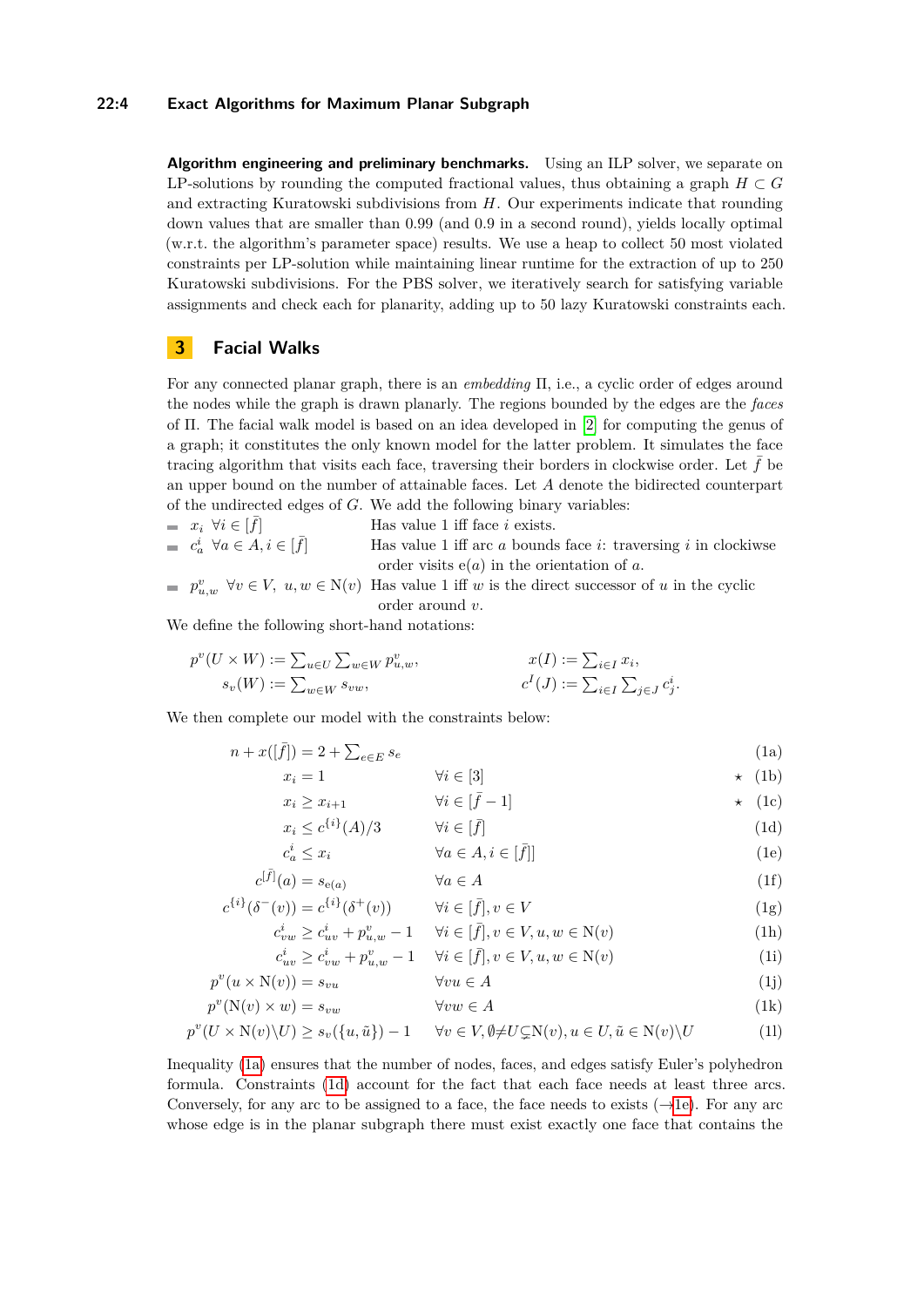arc  $(\rightarrow 1f)$  $(\rightarrow 1f)$ . Constraints [\(1g\)](#page-3-4) ensure that the number of inbound arcs equals the number of outbound arcs at a fixed node in a fixed face. By adding constraints [\(1h,](#page-3-5)[1i\)](#page-3-6), we make sure to respect the successor-variables. Constraints  $(1,1k)$  $(1,1k)$  ensure there are successor variables selected for any edge that is in the solution. The exponentially large set of cut constraints [\(1l\)](#page-3-9) prohibits multiple cycles in the successor relation. Optionally, we can force the use of at least the first 3 faces  $(\rightarrow 1b)$  $(\rightarrow 1b)$ , otherwise the solution is outerplanar and thus not maximal; and we can use faces in order of their indices  $(\rightarrow 1c)$  $(\rightarrow 1c)$  to break symmetries.

**Special variables/constraints for degree-3 nodes.** Consider any degree-3 node *v* with neighbors  $u_0^v, u_1^v, u_2^v$ . If all its incident edges are in the solution, we have two possible cyclic orders. Otherwise, the cyclic order is even unique. Thus, instead of introducing six successor-variables  $p^v_{\ldots}$  and constraints [\(1h–](#page-3-5)[1l\)](#page-3-9), we can use a single binary variable  $p^v$ , and straight-forwardly simplified constraints, for all  $i \in [\bar{f}], j \in [3]$ , and all degree-3 nodes *v*:

$$
\begin{aligned} &c_{vu_{j+1}^v}^i \geq c_{u_j^v}^i+(p^v-1)+(s_{vu_{j+1}^v}-1) \quad c_{vu_{j+2}^v}^i \geq c_{u_j^vv}^i+(p^v-1)+(s_{vu_{j+2}^v}-1)-s_{vu_{j+1}^v}\\ &c_{u_j^vv}^i \geq c_{vu_{j+1}^v}^i+(p^v-1)+(s_{u_j^vv}-1) \quad &c_{u_j^vv}^i \geq c_{vu_{j+2}^v}^i+(p^v-1)+(s_{u_j^vv}-1)-s_{vu_{j+1}^v}\\ &c_{vu_j^v}^i \geq c_{u_{j+1}^v}^i-p^v+(s_{vu_j^v}-1) \quad &c_{vu_j^v}^i \geq c_{u_{j+2}^v}^i-p^v+(s_{vu_j^v}-1)-s_{vu_{j+1}^v}\\ &c_{u_{j+1}^v}^i \geq c_{vu_j^v}^i-p^v+(s_{u_{j+1}^v} -1) \quad &c_{u_{j+2}^v}^i \geq c_{vu_j^v}^i-p^v+(s_{vu_{j+2}^v}-1)-s_{vu_{j+1}^v}\\ \end{aligned}
$$

It can be easily verified by a case analysis that the above inequalities cover every possible configuration of neighbors, where we might assume that there is at least one neighbor since every maximal solution must be connected.

**Algorithm engineering and preliminary benchmarks.** In our experiments, the special degree-3 node model did not solve more instances but resulted in a marginal reduction (0.8%) of runtime; so we use it. The PBS variant on the other hand suffers from the special degree-3 model, solving 9.38% less instances. An ILP variant where we eliminate the solution variables  $s_e$  (directly using the containment variables  $c_a^i$  instead) solved 3.29% less instances. We refrain from testing polynomially sized models (betweenness- and index-based instead of constraints  $(1h-11)$  as our exact genus experiments suggest this does not pay off [\[2\]](#page-12-8).

# **4 Schnyder Orders**

A *partially ordered set* (*poset*) is a pair  $P = (S, \prec)$  where  $\prec$  is a strict partial order (transitive, irreflexive, binary relation) over the elements of *S*. Every poset has a *realizer*, i.e., a set  $\mathcal{R}$ of total orders (transitive, antisymmetric, total, binary relation) on *S* whose intersection is ≺ [\[30\]](#page-14-2). This means that *x* ≺ *y* if and only if *x <<sup>i</sup> y* for all *<<sup>i</sup>* ∈ R. The *Dushnik-Miller dimension* dim *P* of *P* is the minimum cardinality over all realizers of *P* [\[15\]](#page-13-7). We associate a poset  $P_G = (V \cup E, \prec_G)$  to *G* such that  $x \prec_G y$  if and only if  $y = \{v, w\} \in E$  and  $x \in y$ . The dimension of *G* is defined as the Dushnik-Miller dimension of *PG*. We have

<span id="page-4-0"></span>▶ Theorem 2 (Schnyder's Theorem, 4.1 and 6.2 of [\[28\]](#page-13-8)). *A graph is planar if and only if its dimension is at most three.*

In fact, a graph with dimension 1 (2) is an isolated node (path, respectively). Therefore, we propose a model to check for dimension three. While we could directly use the above criterion for an ILP, Schnyder provides another, related and favorable, characterization:

**Example 3** (Lemma 2.1 of [\[28\]](#page-13-8)). A graph  $G = (V, E)$  has dimension at most *d* if and only *if there exists a set of total orders*  $\lt_1, \ldots, \lt_d$  *on V such that*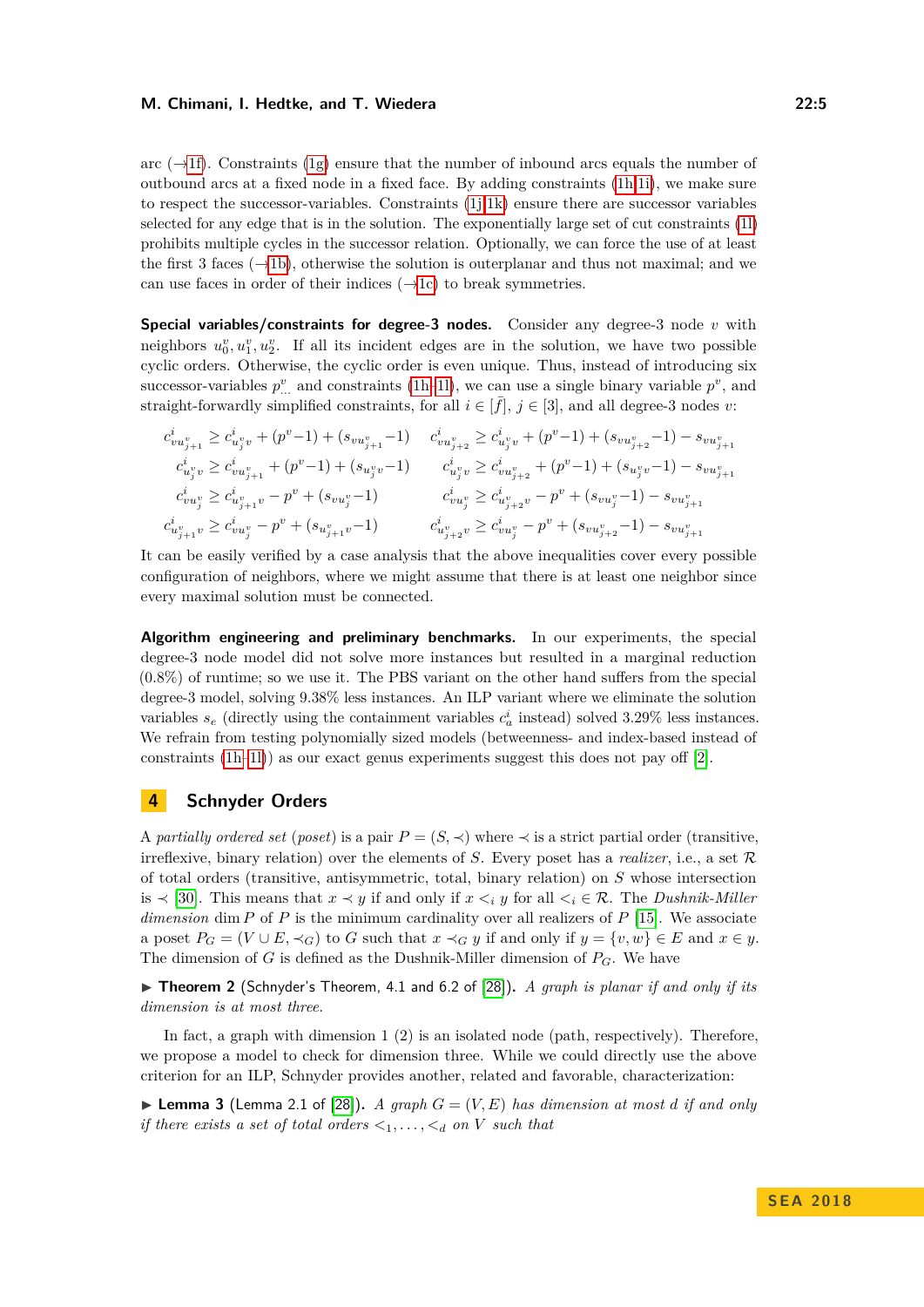#### **22:6 Exact Algorithms for Maximum Planar Subgraph**

- **1.** *the intersection of*  $\lt_1, \ldots, \lt_d$  *is empty; and*
- **2.** *for each edge*  $\{x, y\} \in E$  *and each node*  $z \notin \{x, y\}$  *of G, there is at least one order*  $\lt_i$ *such that*  $x \leq_i z$  *and*  $y \leq_i z$ *.*

To use this criterion, we add (additionally to  $s_e$ ,  $\forall e \in E$ ) the following binary variables:  $t_{u,v}^i$   $\forall i \in [3], \forall u, v \in V: u \neq v$  Has value 1 iff  $u \lt_i v$ .

 $a_{e,v}^i$   $\forall i \in [3], e \in E, v \in V$ *Can have value 1 only if*  $u \lt_i v \ \forall u \in e$ *.* 

We are now able to complete the Schnyder orders ILP by adding:

<span id="page-5-4"></span><span id="page-5-3"></span><span id="page-5-2"></span><span id="page-5-1"></span><span id="page-5-0"></span>
$$
s_e \le \sum_{i=0}^2 a_{e,v}^i \qquad \forall e \in E, v \in V^e \tag{2a}
$$

$$
a_{e,v}^i \le t_{u,v}^i \qquad \qquad \forall i \in [3], e \in E, u \in e, v \in V^e \tag{2b}
$$

$$
\sum_{i=0}^{2} t_{u,v}^{i} \le 2 \qquad \qquad \forall u, v \in V: u \ne v \qquad \qquad \star \quad (2c)
$$

$$
t_{u,v}^i + t_{v,w}^i - 1 \le t_{u,w}^i \qquad \qquad \forall i \in [3], \text{p.d. } u, v, w \in V \tag{2d}
$$

$$
t_{u,v}^i + t_{v,u}^i = 1 \qquad \qquad \forall i \in [3], u, v \in V: u \neq v \tag{2e}
$$

Constraints [\(2a\)](#page-5-0) ensure that for any edge in the solution the Schnyder-property for any non-incident node is satisfied by at least one of the three orders. By inequalities [\(2b\)](#page-5-1), we make sure that the second requirement of the Schnyder-property is respected. Transitivity of the total orders is obtained by [\(2d\)](#page-5-2). Finally, we require totality by adding [\(2e\)](#page-5-3).

As Schnyder states [\[28\]](#page-13-8), we may omit the intersection criterion [\(2c\)](#page-5-4) as this is satisfied by any non-trivial solution. Note that for any two adjacent edges *uv, vw* in the solution and any  $i \in [3]$ , we cannot have  $a_{uv,w}^i = a_{vw,u}^i = 1$ , since the orders induced by the *a*-variables are conflicting. Hence, we might pick a single triangle  $T = \{e_1, e_2, e_3\}$  in the input graph and assign realizing orders to each edge; thereby  $v_i$  denotes the node incident to both of  $T \setminus \{e_i\}$ :

<span id="page-5-5"></span>
$$
\sum_{j \in [3] \setminus \{i\}} a_{e_i, v_i}^j = 0 \qquad \qquad \forall i \in [3] \qquad \qquad \star \quad (2f)
$$

Analogously, we might apply the same symmetry breaking constraint to two adjacent edges if the graph is triangle-free. (Then  $e_3 \notin E$ , we let  $i \in [2]$  but retain the subscript at the sum.)

**Algorithm engineering and preliminary benchmarks.** We tested omitting the symmetry breaking constraints [\(2f\)](#page-5-5) (9.12% less solved instances), omitting intersection constraints [\(2c\)](#page-5-4) (0.85% less), manually separating the transitivity constraints (which does not change the overall number of solved instances but increases runtime by  $4.00\%$ ), and using Theorem [2](#page-4-0) the partial order on  $V \cup E$ —instead (leading to a related but different model that we do not describe here), where we solve 39.89% fewer instances (each when using an ILP solver). Employing the PBS solver, we obtain similar results for omitting symmetry breaking constraints (9.37% less) and for omitting intersection constraints (0.79% less). In contrast to above, using lazy transitivity constraints leads to 5.24% fewer solved instances. We did not investigate a PBS variant based on Theorem [2](#page-4-0) as the ILP performance was already strikingly underwhelming. We did consider a variant where we use betweenness variables [\[5\]](#page-12-9) to describe each of the three total orders. This allows us to omit the *a*-variables, but it did not yield satisfactory runtime already on rather trivial instances.

# **5 Left-Right Edge Coloring**

A *Trémaux tree T* is a rooted tree in a graph *H* such that for any *cotree* edge  $\{u, v\} \in E_H^T :=$  $E(H) \setminus E(T)$ , we can traverse the nodes of the tree-path between *u* and *v*, such that the levels of the nodes (i.e., their distances in *T* to the root) are strictly increasing. Any *DFS-tree*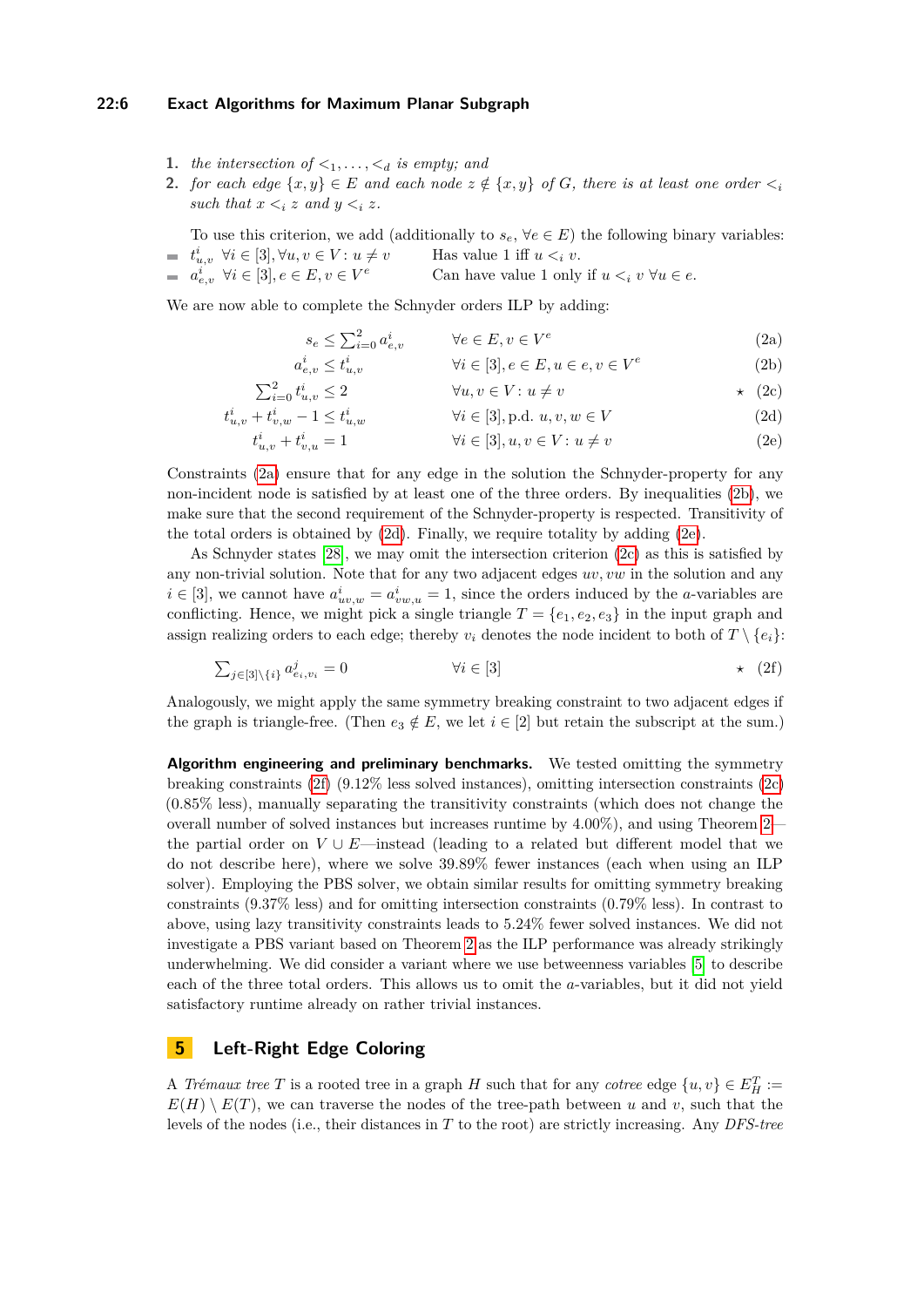(depth-first-search-tree), rooted at the start node, is a Trémaux tree. For any edge *e* we refer to the node closer to the root of *T* as  $\mathring{e}$  and the other one as  $\mathring{e}$  (this is unique by the Trémaux property). Any Trémaux tree *T* defines a partial order on the nodes: for each edge  $e \in E(T)$ we set  $\hat{e} \prec \hat{e}$ , the partial order is obtained by extending this relationship to its transitive hull.

▶ Definition 4 (*T*-alike and *T*-opposite relations). We denote the *meet* (closest common ancestor) of two nodes  $u, v$  in  $\prec$  by  $u \wedge v$ . De Fraysseix and Rosenstiehl [\[13\]](#page-13-9) define binary relations between cotree edges as follows:

- **P1.** For any  $\alpha, \beta, \gamma \in E_H^T$  such that  $\overset{\circ}{\gamma} \prec \overset{\circ}{\alpha} \leq \overset{\circ}{\beta} \prec \overset{\star}{\alpha} \wedge \overset{\star}{\beta} \wedge \overset{\star}{\gamma} \prec \overset{\star}{\alpha} \wedge \overset{\star}{\beta}$ ,  $\alpha$  and  $\beta$  are *T-alike*.
- **P2.** For any  $\alpha, \beta, \gamma \in E_H^T$  such that  $\overset{\circ}{\gamma} \prec \overset{\circ}{\alpha} \prec \overset{\circ}{\beta} \prec \overset{\star}{\alpha} \wedge \overset{\star}{\beta} \wedge \overset{\star}{\gamma} \prec \overset{\star}{\beta} \wedge \overset{\star}{\gamma}$ ,  $\alpha$  and  $\beta$  are T-opposite.
- **P3.** For any  $\alpha, \beta, \gamma, \delta \in E_H^T$  such that  $\overset{\circ}{\gamma} = \overset{\circ}{\delta} \prec \overset{\circ}{\alpha} = \overset{\circ}{\beta} \prec \overset{\star}{\alpha} \wedge \overset{\star}{\beta} \prec \overset{\star}{\alpha} \wedge \overset{\star}{\gamma}$ , and  $\overset{\star}{\alpha} \wedge \overset{\star}{\beta} \prec \overset{\star}{\beta} \wedge \overset{\star}{\gamma}$ ,  $\alpha$ and *β* are *T-opposite*.

 $\triangleright$  **Theorem 5** (Section 2 of [\[13\]](#page-13-9)). A connected graph *H* with a Trémaux tree *T* is planar if and only if there exists a partition of  $E_H^T$  into two classes, such that any two edges which are *T-alike (T-opposite) belong to the same class (different classes, respectively).*

Using this characterization, we design a model that describes a Trémaux tree with a feasible bicoloring of cotree edges for any connected, planar subgraph. We introduce the following set of binary variables, additionally to  $s_e$  for all  $e \in E$ :

 $\bullet$  *t<sub>d</sub>*  $\forall d \in A$  Has value 1 iff arc *d* is in the Trémaux tree *T*.  $\ell_{uv}$   $\forall u, v \in V$  Has value 1 iff node *u* lies on the path from the root to node *v* in *T*. Always true for  $u = v$  and whenever  $u$  is the root of  $T$ . Models the partial Trémaux ordering  $u \prec v \iff \ell_{uv} = 1$ .  $r_e \ \forall e \in E$  Has value 1 iff edge *e* is colored red (otherwise colored blue).

First, we establish a Trémaux tree. It has  $n-1$  edges ( $\rightarrow$ [3a\)](#page-6-0), chosen from the planar subgraph  $(\rightarrow 3b)$  $(\rightarrow 3b)$ . Its edges seed the partial order on the nodes  $(\rightarrow 3c)$  $(\rightarrow 3c)$ . To make sure the order described by the  $\ell$ -variables is exactly the transitive hull of the tree, we need that nodes with the same parent in the tree are not comparable  $(\rightarrow 3d)$  $(\rightarrow 3d)$ . Whenever two nodes  $u, v$ are smaller than a third one, *u* must be comparable to  $v \rightarrow 3e$ ). Constraints [\(3f\)](#page-6-5), [\(3h\)](#page-6-6), and [\(3g\)](#page-6-7) model transitivity, reflexity, and antisymmetry, respectively. Finally, the Trémaux tree property—any edge of the planar solution being incident with two comparable nodes—is enforced by constraints [\(3i\)](#page-6-8). Note that the *t*-variables will always describe a tree, i.e., there are no cycles as this would conflict with the induced partial order by [\(3c,](#page-6-2)[3f,](#page-6-5)[3g\)](#page-6-7).

$$
\sum_{d \in A} t_d = |V| - 1 \tag{3a}
$$

$$
t_d \le s_{e(d)} \qquad \qquad \forall d \in A \tag{3b}
$$

<span id="page-6-0"></span>
$$
t_d \le \ell_d \qquad \qquad \forall d \in A \tag{3c}
$$

$$
\ell_{vw} + \ell_{wv} + t_{uv} + t_{uw} \le 2 \qquad \qquad \forall u \in V, \{uv, uw\} \in A^{\{2\}} \tag{3d}
$$

$$
\ell_{uw} + \ell_{vw} \le 1 + \ell_{uv} + \ell_{vu} \qquad \forall (u, v, w) \in V^{(3)} \tag{3e}
$$

$$
\ell_{uv} + \ell_{vw} \le \ell_{uw} + 1 \qquad \forall (u, v, w) \in V^{(3)} \tag{3f}
$$

$$
\ell_{uv} + \ell_{vu} \le 1 \qquad \qquad \forall \{u, v\} \in V^{\{2\}} \tag{3g}
$$

- <span id="page-6-3"></span><span id="page-6-2"></span><span id="page-6-1"></span> $\ell_{vv} = 1$   $\forall v \in V$  (3h)
- <span id="page-6-8"></span><span id="page-6-7"></span><span id="page-6-6"></span><span id="page-6-5"></span><span id="page-6-4"></span> $s_e \leq \ell_e + \ell_e$  $\forall e \in E$  (3i)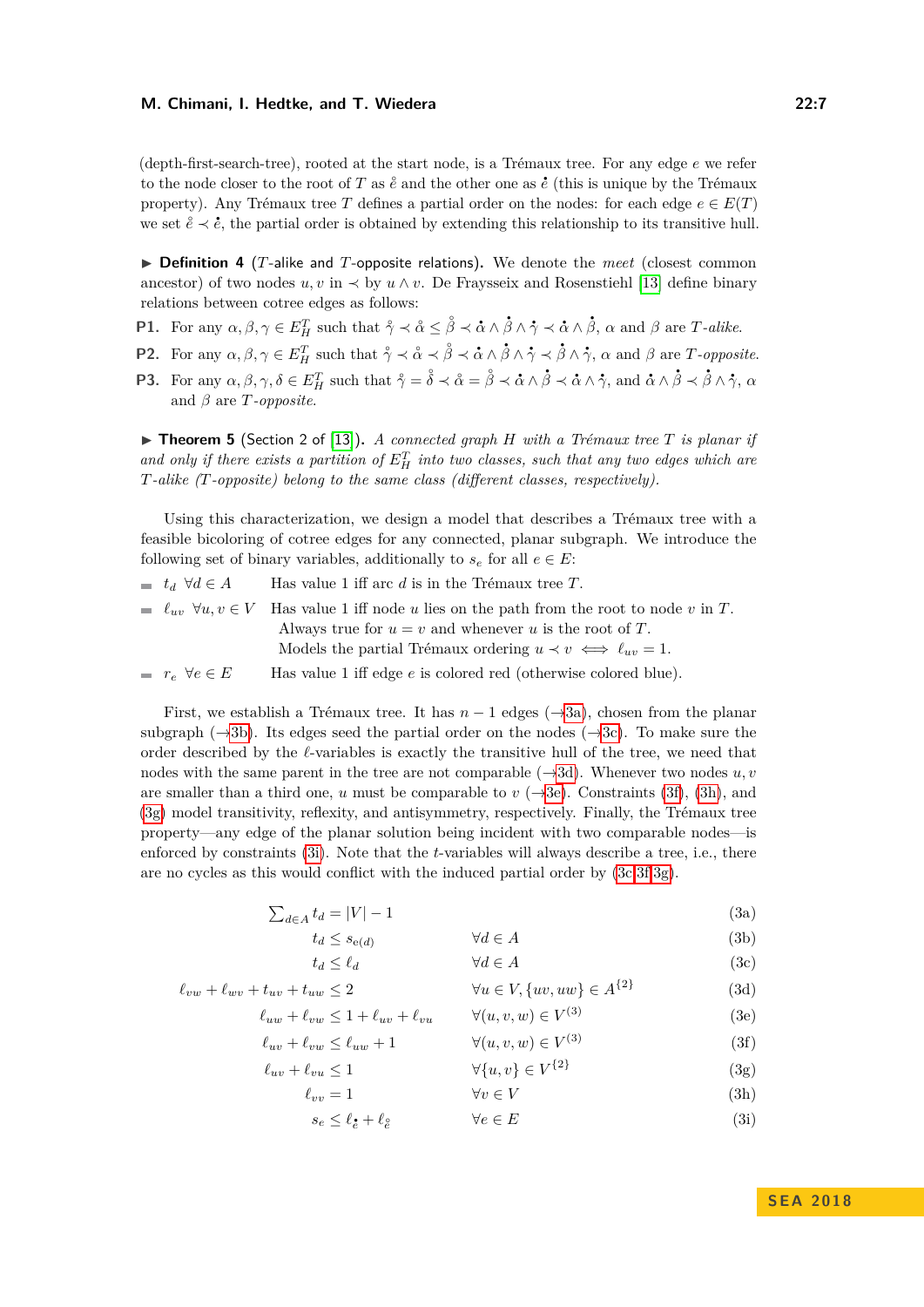#### **22:8 Exact Algorithms for Maximum Planar Subgraph**

Aiming at cutting off some symmetrical solutions, we may demand that tree edges and deleted edges are colored blue:

$$
t_{ee}^{\bullet} + t_{ee}^{\bullet} + r_e \le 1 \qquad \forall e \in E \qquad \star \quad (3)
$$

$$
r_e \le s_e \qquad \qquad \forall e \in E \qquad \qquad \star \quad (3k)
$$

We may also enforce a unique Trémaux tree for each given assignment of *s*-variables: pick an arbitrary root node  $r \in V$ , set its incoming arcs to 0 and those of every other node to 1 ( $\rightarrow$ [3l,](#page-7-0)[3m\)](#page-7-1). Let  $\lt_{\pi}$  denote a fixed non-cyclic order on the adjacency entries for each node. We may demand that the first feasible edge in this order is always picked for the tree, thus obtaining a distinct feasible DFS-tree for each assignment of *s*-variables  $(\rightarrow 3n)$  $(\rightarrow 3n)$ .

<span id="page-7-2"></span><span id="page-7-1"></span><span id="page-7-0"></span>
$$
\sum_{wr \in A} t_{wv} = 0 \qquad \qquad \star \quad (31)
$$

$$
\sum_{wv \in A} t_{wv} = 1 \qquad \qquad \forall v \in V \setminus \{r\} \qquad \qquad \star (3m)
$$

$$
t_{uw} + \ell_{wv} + s_{uv} \le 2 \qquad \qquad \forall uv <_{\pi} uw \in A \qquad \qquad \star \tag{3n}
$$

We now establish a feasible bicoloring of the cotree edges. We define  $R_{\alpha,\beta,\gamma}^{u,v} := C_{\{\alpha,\beta,\gamma\}} + C_{\{\alpha,\beta,\gamma\}}$  $\ell_{\gamma\alpha}^{\circ\circ} + \ell_{uv} - 2$ , where  $C_F := \sum_{d \in F} (\ell_d + s_{e(d)} - t_d - t_{rev(d)} - 2)$  for any  $F \subseteq A$ .

$$
P_{\alpha,\beta}^{1}(\gamma, u, v) := R_{\alpha,\beta,\gamma}^{u,v} + \ell_{\alpha\beta}^{u,v} + \ell_{\omega\gamma}^{u,v} - \ell_{v\gamma}^{u,v} + \ell_{v\alpha}^{u,v} + \ell_{v\beta}^{u,v} - 5,
$$
  
\n
$$
P_{\alpha,\beta}^{2}(\gamma, u, v) := R_{\alpha,\beta,\gamma}^{u,v} + \ell_{\alpha\beta}^{u,v} + \ell_{\beta u}^{u,v} + \ell_{u\alpha}^{u,v} - \ell_{v\alpha}^{u,v} + \ell_{v\gamma}^{u,v} - 5,
$$
  
\n
$$
P_{\alpha,\beta}^{3}(\gamma, \delta, u, v, w) := R_{\alpha,\beta,\gamma}^{u,v} + C_{\{\delta\}} + \ell_{\alpha u}^{u,v} + \ell_{uv}^{u,v} + \ell_{u\alpha}^{u,v} + \ell_{u\beta}^{u,v} + \ell_{v\gamma}^{u,v} - \ell_{v\gamma}^{u,v} - \ell_{v\gamma}^{u,v} - \ell_{w\gamma}^{u,v} + \ell_{w\gamma}^{u,v} - 9.
$$

We model coloring restrictions of type P1 (*T*-alike), P2 (*T*-opposite by one other cotree edge), and P3 (*T*-opposite by two other cotree edges) by constraints [\(3o–](#page-7-3)[3q\)](#page-7-4), respectively:

<span id="page-7-4"></span><span id="page-7-3"></span>

| $r_{e(\alpha)} - r_{e(\beta)} \ge P^1_{\alpha,\beta}(\gamma, u, v)$             | $\forall$ arcs $\alpha, \beta, \gamma \in A$ of p.d. edges,                                                                                | $\left( 3\text{o} \right)$ |
|---------------------------------------------------------------------------------|--------------------------------------------------------------------------------------------------------------------------------------------|----------------------------|
| $r_{e(\beta)} - r_{e(\alpha)} \geq P_{\alpha,\beta}^1(\gamma,u,v)$              | $u \neq v \in V: \hat{\gamma} \neq \hat{\alpha} \wedge \hat{\beta} \neq u$                                                                 |                            |
| $r_{e(\alpha)} + r_{e(\beta)} \geq 1 + P_{\alpha,\beta}^2(\gamma, u, v)$        | $\forall \arcsin \alpha, \beta, \gamma \in A \text{ of p.d. edges,}$                                                                       | $^{(3{\rm p})}$            |
| $r_{e(\alpha)} + r_{e(\beta)} \leq 1 - P_{\alpha,\beta}^2(\gamma, u, v)$        | $u \neq v \in V: \mathring{\gamma} \neq \mathring{\alpha} \neq \mathring{\beta} \neq u$                                                    |                            |
|                                                                                 | $\forall \text{ arcs } \alpha, \beta, \gamma, \delta \in A \text{ of } p.d. \text{ edges},$                                                |                            |
| $r_{e(\alpha)} + r_{e(\beta)} \geq 1 + P^3_{\alpha,\beta}(\gamma,\delta,u,v,w)$ | $u, v, w \in V: v \neq w$ and                                                                                                              | (3q)                       |
| $r_{e(\alpha)} + r_{e(\beta)} \leq 1 - P^3_{\alpha,\beta}(\gamma,\delta,u,v,w)$ | $\mathring{\alpha} = \mathring{\beta} \wedge \mathring{\gamma} = \mathring{\delta} \wedge \mathring{\gamma} \neq \mathring{\alpha} \neq u$ |                            |

To comprehend the latter three constraint classes [\(3o–](#page-7-3)[3q\)](#page-7-4), one first needs to understand that for any  $F \subseteq A: -C_F \in \mathbb{N}$  by definition (for any feasible variable assignment) and  $C_F = 0$ if and only if each arc of *F* is a cotree edge of the subgraph induced by the *s*-variables and directed from the smaller to the larger node. Following this pattern, we define the terms  $P_{\alpha,\beta}^1(\gamma,u,v), P_{\alpha,\beta}^2(\gamma,u,v), P_{\alpha,\beta}^3(\gamma,\delta,u,v,w)$  each equal to 0 if and only if we have a configuration of type P1, P2, or P3, respectively, and smaller than or equal to −1 otherwise. Using these terms we can enforce *T*-alike- and *T*-oppositeness for any pair  $\alpha$ ,  $\beta$  as given by constraints [\(3o](#page-7-3)[–3q\)](#page-7-4); see Figure [1](#page-8-1) for the selection of nodes *u*, *v*, and *w*.

**DFS-based branching rule.** Apart from a traditional automatic selection of branching variables by the ILP solver, we consider a more specialized scheme. Given a vertex in the branch-and-bound (B&B) tree, we traverse the locally non-deleted edges of *G* (i.e., the edges that have a local upper bound of 1) in their unique DFS order until we find an edge *e* that is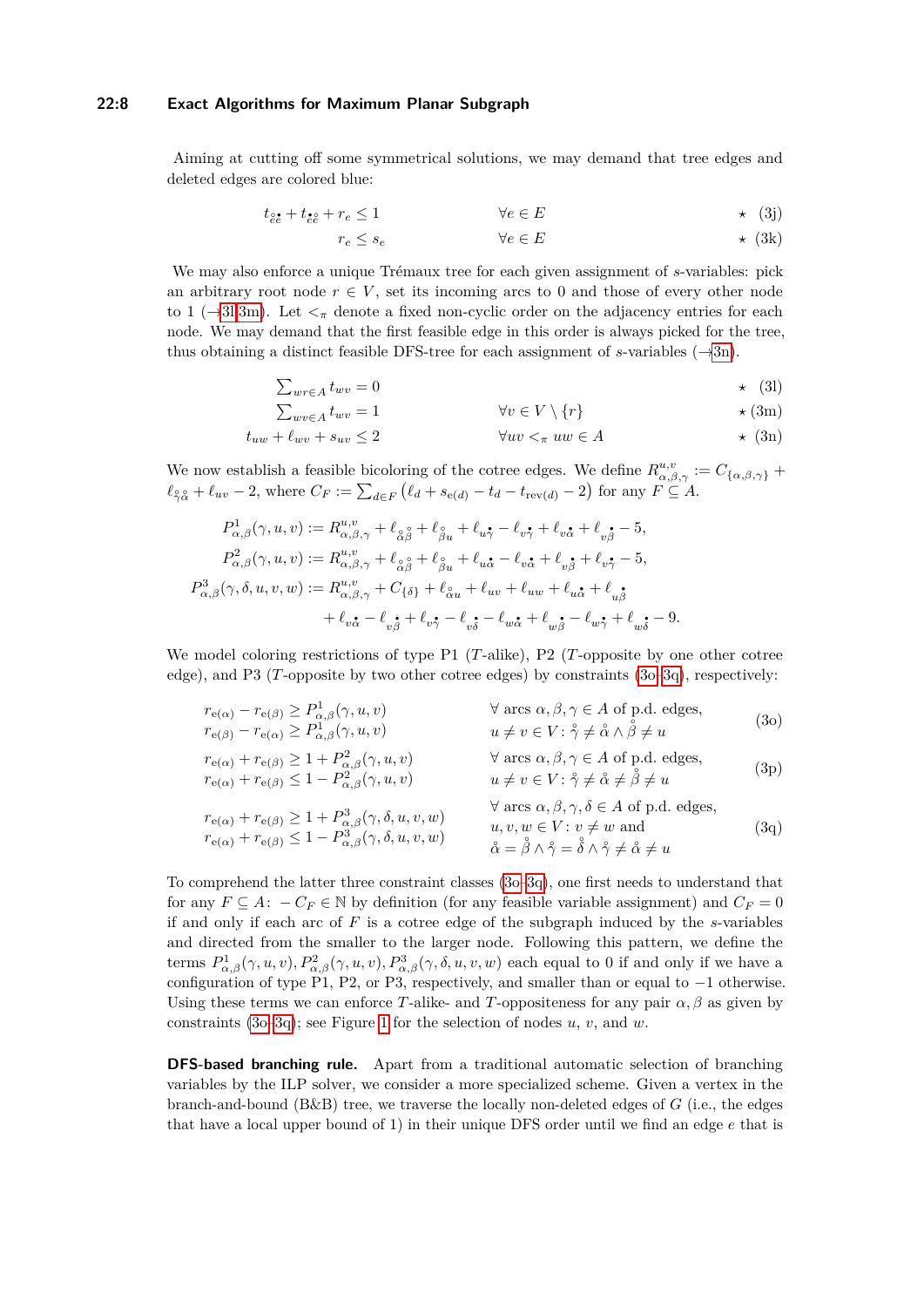<span id="page-8-1"></span>

**Figure 1** Schematics of configurations inducing *T*-alike and *T*-opposite with ranges to pick nodes  $u, v, w$  from, such that constraints  $(3o-3q)$  $(3o-3q)$  are tight. Nodes at the bottom are (closest to) the root. Tree paths are straight (cotree edges are bent), partially dotted lines. Subgraphs of arbitrary structure (possibly just a single node) are shaded in gray.

not yet chosen to be in the DFS-tree (i.e., the lower bound of the respective arc variable is not 1). We spawn two new B&B subproblems, where *e* either is deleted or in the DFS-tree, respectively. While we lose the potential benefit of always branching on a strongly fractional value, we can fix two instead of just one free variable in both new B&B branches.

**Algorithm engineering and preliminary benchmarks.** Since we cannot hope to explicitly write down all coloring constraints  $(3o-3q)$  $(3o-3q)$ , we separate on integral ILP solutions and use lazy constraints in the PBS variant. We use a simple  $\mathcal{O}(n^4)$  routine that identifies all violated bicoloring constraints for a given non-planar subgraph. We can terminate this routine prematurely if we consider the set of identified constraints to be locally sufficient.

We evaluated ILP variants where we omitted the symmetry breaking constraints  $(3l-3n)$  $(3l-3n)$ (49.91% less solved instances), use our custom branch rule while limiting its application to B&B-depth at most 6 (13.22% more) as well as without this limit (32.40% more), and increased the limit of added constraints per LP run from the default of 100 to 1000 (0.93% more). Using the PBS solver, we obtain similar results when omitting symmetry breaking constraints (65.74% less). Furthermore, we investigated a separation routine based on directed cuts[3](#page-8-2) to cut off infeasible *t*-variable assignments; this does not seem to be beneficial.

## <span id="page-8-0"></span>**6 Experimental Evaluation**

**Setup.** All our programs are implemented in C++, compiled with GCC 6.3.0, and use the OGDF (version based on snapshot 2017-07-23) [\[9\]](#page-12-10). We use SCIP 4.0.1 for solving ILPs with CPLEX 12.7.1 as the underlying LP solver [\[25\]](#page-13-10). For PBS-based algorithms, we utilize Clasp 3.3.3 [\[17\]](#page-13-11). Each MPS-computation uses a single physical core of a Xeon Gold 6134 CPU (3.2 GHz) with a memory speed of 2666 MHz. We apply a time limit of 20 minutes and a memory limit of 8 GB per computation. Our instances and results, giving runtime and skewness (if solved), are available for download at <http://tcs.uos.de/research/mps>.

<span id="page-8-2"></span><sup>&</sup>lt;sup>3</sup> Directed cut constraints of the form  $\sum_{w \in W, v \in V \setminus W} t_{wv} \ge 1$  for all *W* with  $\{r\} \subseteq W \subsetneq V$ .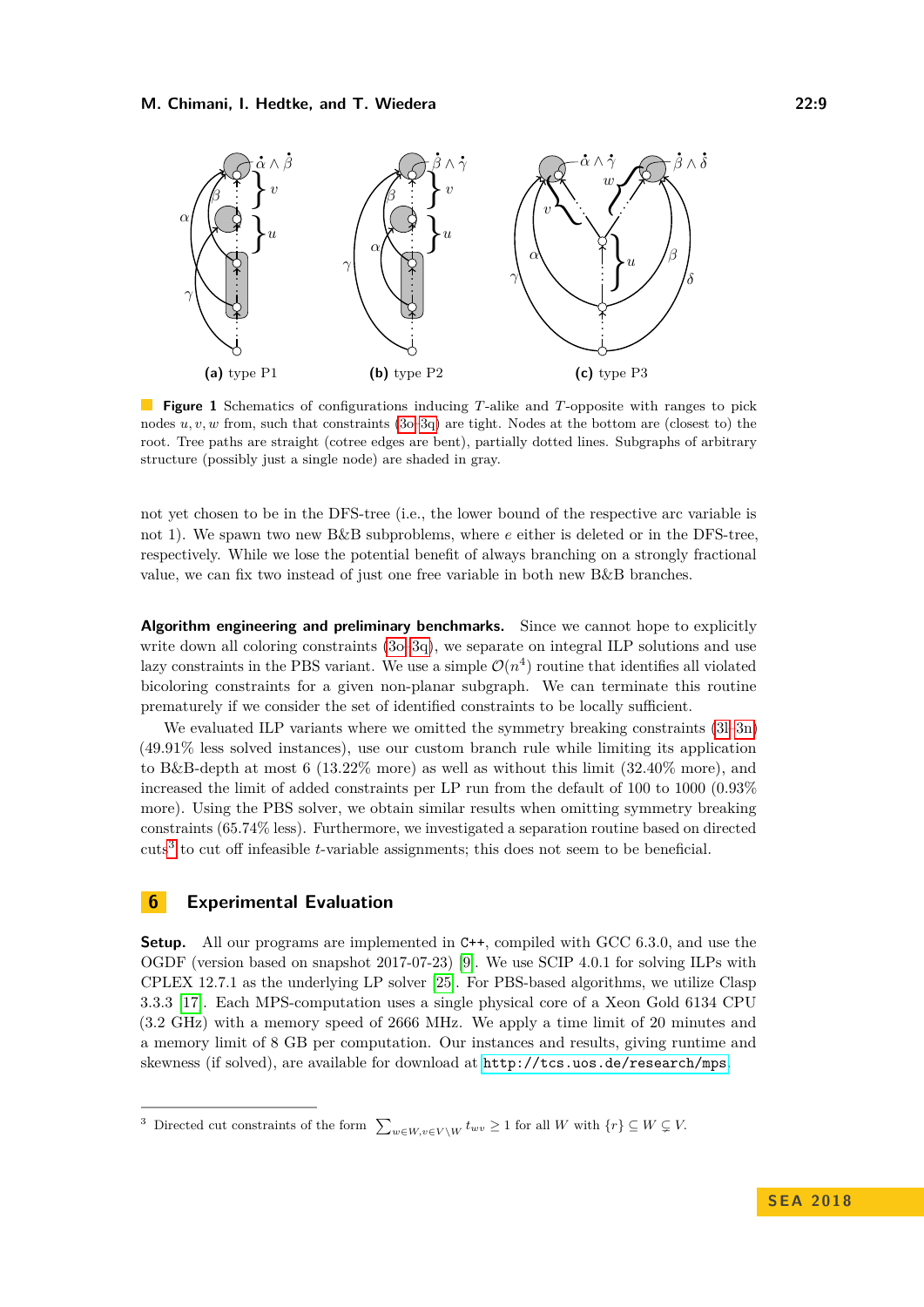## **22:10 Exact Algorithms for Maximum Planar Subgraph**

|                            | Rome      | North     | Expanders   | SteinLib   |
|----------------------------|-----------|-----------|-------------|------------|
| $\#$ instances             | 8249      | 423       | 480         | 105        |
| ILP Kuratowski             | 85.70%    | 73.75%    | $22.75\,\%$ | $9.52\,\%$ |
| <b>ILP</b> Facial Walks    | 17.82%    | 29.78%    | $4.31\%$    | $2.85\%$   |
| <b>ILP</b> Schnyder Orders | 21.69%    | 48.22%    | $8.96\,\%$  | $3.80\%$   |
| ILP Left-Right Coloring    | $36.64\%$ | 60.75%    | $12.93\,\%$ | $3.80\,\%$ |
| PBS Kuratowski             | 77.43%    | 69.73%    | $10.34\,\%$ | $9.52\%$   |
| <b>PBS</b> Facial Walks    | 15.21%    | $30.02\%$ | $0.68\%$    | $0.95\%$   |
| PBS Schnyder Orders        | 46.24%    | 61.93%    | $6.89\,\%$  | 5.71%      |
| PBS Left-Right Coloring    | 65.07%    | 66.43%    | $10.00\,\%$ | $7.61\%$   |

<span id="page-9-0"></span>**Table 1** Ratios of solved instances. The Kuratowski ILP dominates all other algorithms.

**Instances and configurations.** We use the non-planar graphs of the established benchmark sets North [\[27\]](#page-13-12), Rome [\[14,](#page-13-13) Section 3.2], and a subset of the SteinLib [\[21\]](#page-13-14) all of which include real-world instances. In addition, we generated a set of random regular [\[29\]](#page-13-15) graphs that are *expander graphs* with high probability. In [\[11\]](#page-12-5) it was observed that such graphs seem to be especially hard at least for the Kuratowski formulation. For formulations that allow multiple configurations, we determined the most promising one in a preliminary benchmark on a set of 1224 Rome and North graphs, as reported in the previous sections. This *fixed* subset of instances was sampled by partitioning the instances into buckets based on the number of nodes and choosing a fixed number of graphs from each bucket with uniform probability.

For parameters where we had a non-binary choice (e.g., heap size in ILP separation) we rely mostly on the values identified in [\[18\]](#page-13-16).

Our algorithms use strong primal heuristics, whose common foundation is a maximal planar subgraph algorithm based on the simpler cactus algorithm by Călinescu et al., with approximation ratio  $7/18$ , that was identified in [\[11,](#page-12-5) denoted by  $C^+$ ] to be among the practically best heuristics.

**Results.** Table [1](#page-9-0) summarizes the ratios of solved instances. Evidently, the Kuratowski ILP dominates all implementations. To our surprise, the rather intricate left-right edge coloring model constitutes the most successful one among the new variants. The facial walk model falls behind all other formulations. A similar picture is obtained from a more detailed look at the success rates. In Figure [2a](#page-10-0) [\(2b\)](#page-10-0), we show the relative number of solved instances among the Rome graphs over the nodes in the input (resp. number of edges in the non-planar core), clustered to the nearest multiple of five. As expected, the more edges there are in the core, the harder the instance is in practice. This is particularly clear on the Rome graphs and becomes a little distorted on the North graphs, see Figures [2c](#page-10-0) and [2d,](#page-10-0) that include some instances where we have to delete very few edges to obtain a (near) triangulation with an (almost) trivial upper bound. Figures [2e](#page-10-0) and [2f](#page-10-0) show the number of solved instances over our total runtime. The runtime is represented logarithmically. Again, the Kuratowski ILP is the clear winner and solves more instances than any other variant at any point in time. While the number of solved instances for all algorithms skyrockets in the first milliseconds and only very slowly increases over the course of 20 minutes, we can see that some algorithms gain more than others from an increase in runtime. Surprisingly, the Schnyder orders ILP seems to benefit only on the considerably harder North graphs from increasing the runtime. In most cases, particularly on the Rome and North instances, the PBS variant is stronger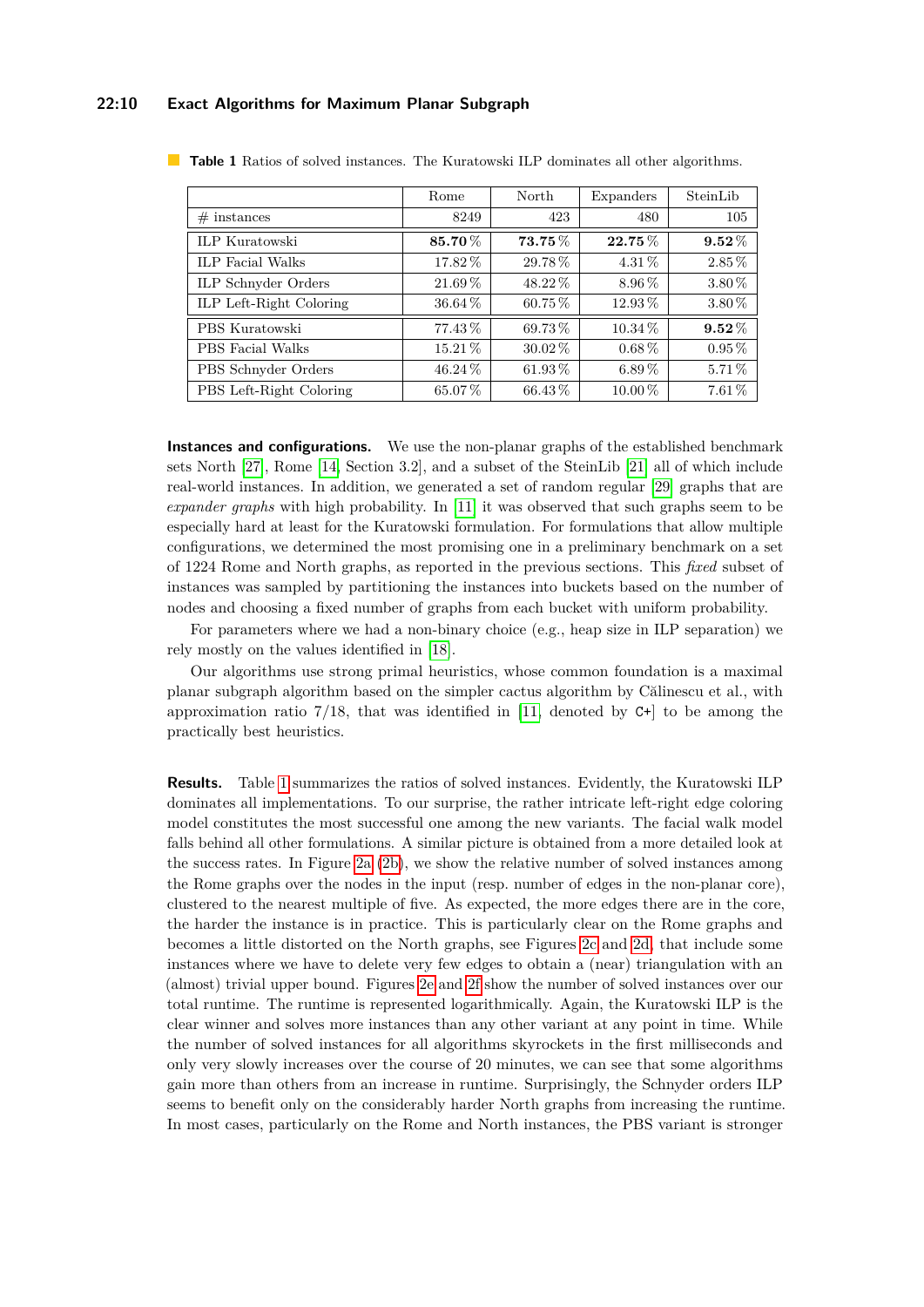<span id="page-10-0"></span>

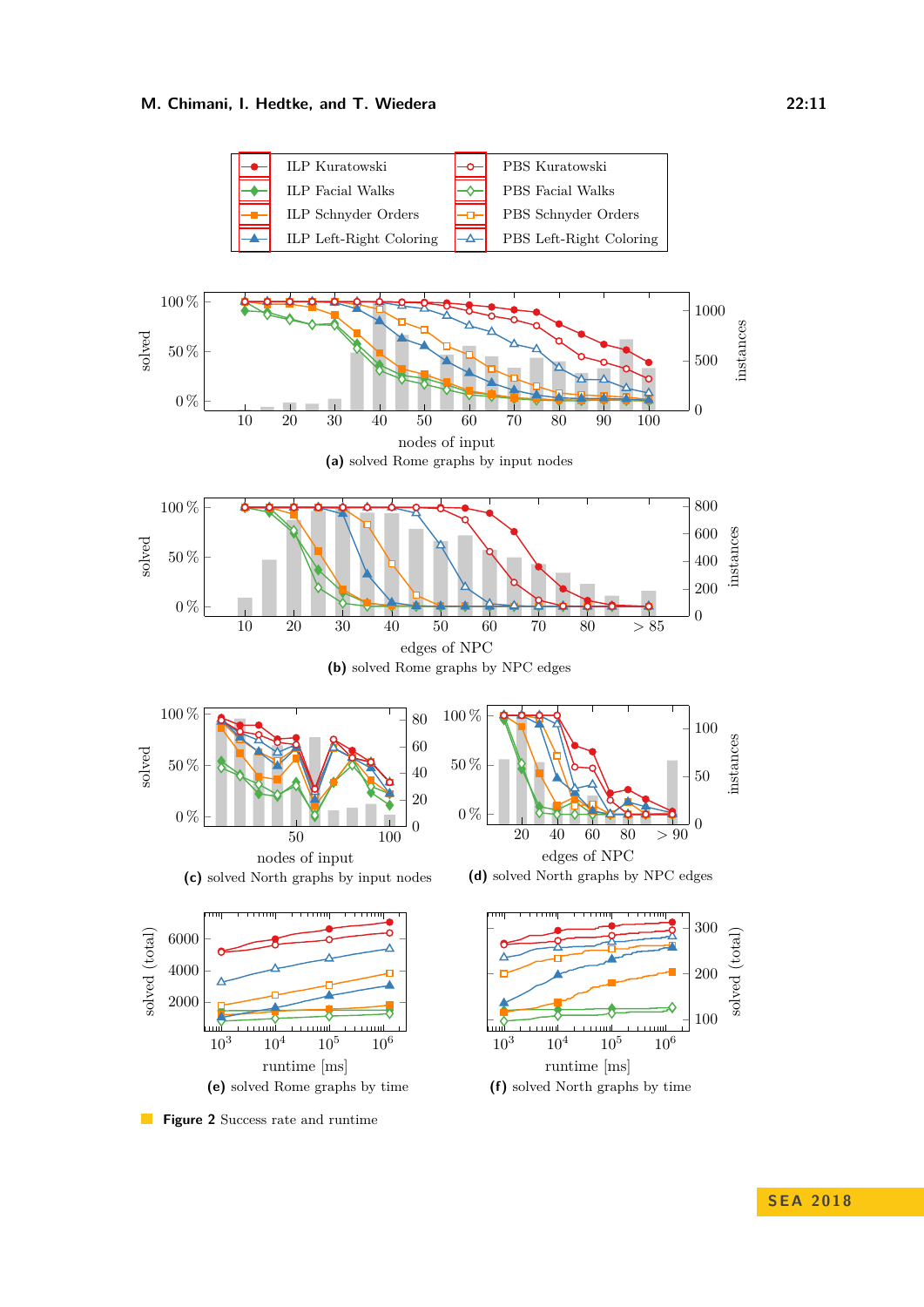### **22:12 Exact Algorithms for Maximum Planar Subgraph**

<span id="page-11-0"></span>

**Figure 3** Relation of skewness (bounds) and success rate on Rome graphs. The same legend as in Figure [2](#page-10-0) applies.

than its ILP counterpart, with a clear exception for the Kuratowski model. Finally, Figure [3](#page-11-0) relates upper bounds on the skewness with the number of solved instances. We can see that there is little success on graphs with a skewness larger than 12, on both the Rome and North set. The same holds, although not as clear cut, for the other instance sets.

# **7 Findings and Conclusion**

The main goal of this paper was to investigate novel ways of approaching the MPS problem, after over two decades of no progress w.r.t. exact models. We succeeded in the sense that we showed that there are indeed viable alternatives. However, we also showed experimentally that a modern implementation of the old Kuratowski formulation remains the strongest option to solve MPS in practice. Although negative, this is an interesting observation.

We should keep in mind that the thereby required efficient separation builds upon years of algorithmic development [\[3,](#page-12-11) [12\]](#page-12-7), and it is the only ILP where we currently know how to (heuristically) separate on *fractional* solutions. Equipped with similar tools, i.e., a sensible rounding scheme and a linear time separation routine (a modified left-right planarity test), the left-right edge coloring formulation might yield very competitive performance. This, in fact, may be a reasonable target for future research.

For the genus problem, a facial walk model similar to our MPS formulation is the only known feasible approach. However, we clearly see that it is not favorable for MPS as we have stronger and more direct options at our disposal. The facial walk model optimizes over all possible embeddings (there are exponentially many already for a fixed subgraph) of all planar subgraphs, which might help explain its underwhelming performance. The Schnyder orders model does not perform very well in practice despite its very elegant characterization. This might be due to the fact that in contrast to the left-right edge coloring, we search for three feasible orders on the planar subgraph instead of just one (the partial order corresponding to the Trémaux tree). To solve the Schnyder orders model efficiently, a fast solver for linear ordering problems seems to be required. The Schnyder and left-right edge coloring PBS formulations usually beat their ILP counterparts, indicating that their LP relaxations are rather weak. As expected, the expander graphs constitute a particularly hard class of instances and may be a good starting point for tuning and extending our algorithms.

Finally, the strong performance of the Kuratowski model (in particular the ILP variant) is a clear indication that it deserves more attention in the future. The fact that no additional strong constraint classes have been identified for more than two decades is provocative.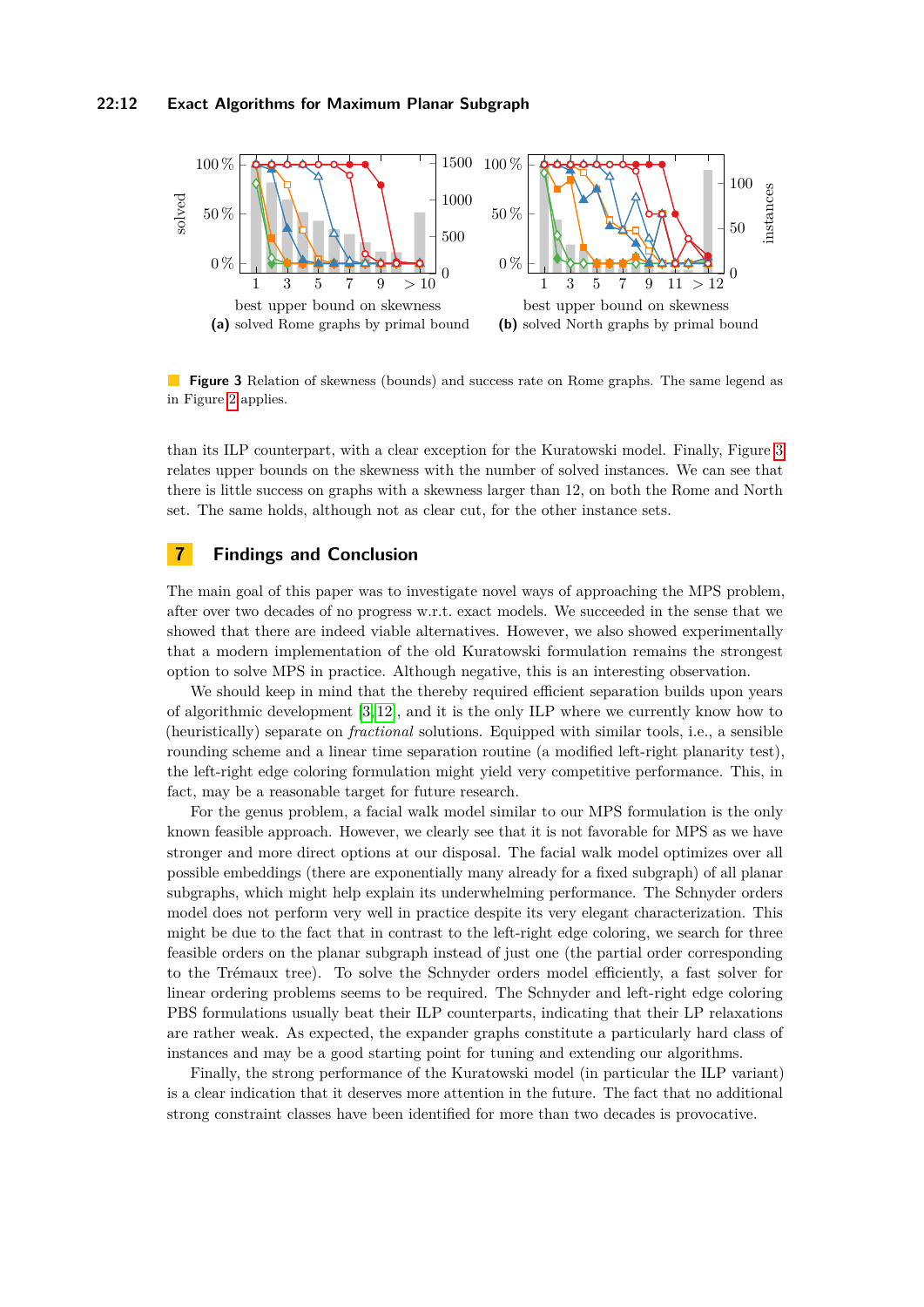#### **References**

- <span id="page-12-0"></span>**1** Carlo Batini, Maurizio Talamo, and Roberto Tamassia. Computer aided layout of entity relationship diagrams. *Journal of Systems and Software*, 4(2-3):163–173, 1984. [doi:10.](http://dx.doi.org/10.1016/0164-1212(84)90006-2) [1016/0164-1212\(84\)90006-2](http://dx.doi.org/10.1016/0164-1212(84)90006-2).
- <span id="page-12-8"></span>**2** Stephan Beyer, Markus Chimani, Ivo Hedtke, and Michal Kotrbčík. A Practical Method for the Minimum Genus of a Graph: Models and Experiments. In Andrew V. Goldberg and Alexander S. Kulikov, editors, *Experimental Algorithms - 15th International Symposium, SEA 2016, St. Petersburg, Russia, June 5-8, 2016, Proceedings*, volume 9685 of *Lecture Notes in Computer Science*, pages 75–88. Springer, 2016. [doi:10.1007/](http://dx.doi.org/10.1007/978-3-319-38851-9_6) [978-3-319-38851-9\\_6](http://dx.doi.org/10.1007/978-3-319-38851-9_6).
- <span id="page-12-11"></span>**3** John M. Boyer and Wendy J. Myrvold. On the Cutting Edge: Simplified *O*(*n*) Planarity by Edge Addition. *Journal of Graph Algorithms and Applications*, 8(3):241–273, 2004. [doi:10.7155/jgaa.00091](http://dx.doi.org/10.7155/jgaa.00091).
- <span id="page-12-3"></span>**4** Gruia Călinescu, Cristina Gomes Fernandes, Ulrich Finkler, and Howard Karloff. A Better Approximation Algorithm for Finding Planar Subgraphs. *Journal of Algorithms. Cognition, Informatics and Logic*, 27(2):269–302, 1998. 7th Annual ACM-SIAM Symposium on Discrete Algorithms (Atlanta, GA, 1996). [doi:10.1006/jagm.1997.0920](http://dx.doi.org/10.1006/jagm.1997.0920).
- <span id="page-12-9"></span>**5** Alberto Caprara, Marcus Oswald, Gerhard Reinelt, Robert Schwarz, and Emiliano Traversi. Optimal linear arrangements using betweenness variables. *Mathematical Programming Computation*, 3(3):261–280, 2011. [doi:10.1007/s12532-011-0027-7](http://dx.doi.org/10.1007/s12532-011-0027-7).
- <span id="page-12-4"></span>**6** Parinya Chalermsook and Andreas Schmid. Finding triangles for maximum planar subgraphs. In Sheung-Hung Poon, Md. Saidur Rahman, and Hsu-Chun Yen, editors, *WALCOM: Algorithms and Computation, 11th International Conference and Workshops, WALCOM 2017, Hsinchu, Taiwan, March 29-31, 2017, Proceedings.*, volume 10167 of *Lecture Notes in Computer Science*, pages 373–384. Springer, 2017. [doi:10.1007/](http://dx.doi.org/10.1007/978-3-319-53925-6_29) [978-3-319-53925-6\\_29](http://dx.doi.org/10.1007/978-3-319-53925-6_29).
- <span id="page-12-6"></span>**7** Markus Chimani and Carsten Gutwenger. Non-planar core reduction of graphs. *Discrete Mathematics*, 309(7):1838–1855, 2009. [doi:10.1016/j.disc.2007.12.078](http://dx.doi.org/10.1016/j.disc.2007.12.078).
- <span id="page-12-1"></span>**8** Markus Chimani and Carsten Gutwenger. Advances in the planarization method: effective mutiple edge insertions. *Journal of Graph Algorithms and Applications*, 16(3):729–757, 2012. [doi:10.7155/jgaa.00264](http://dx.doi.org/10.7155/jgaa.00264).
- <span id="page-12-10"></span>**9** Markus Chimani, Carsten Gutwenger, Michael Jünger, Gunnar W. Klau, Karsten Klein, and Petra Mutzel. The Open Graph Drawing Framework (OGDF). In Roberto Tamassia, editor, *Handbook on Graph Drawing and Visualization*, pages 543–569. Chapman and Hall/CRC, 2013. URL: [crcpress.com/Handbook-of-Graph-Drawing-and-Visualization/](crcpress.com/Handbook-of-Graph-Drawing-and-Visualization/Tamassia/9781584884125) [Tamassia/9781584884125](crcpress.com/Handbook-of-Graph-Drawing-and-Visualization/Tamassia/9781584884125).
- <span id="page-12-2"></span>**10** Markus Chimani and Petr Hlinený. A tighter insertion-based approximation of the crossing number. *Journal of Combinatorial Optimization*, 33(4):1183–1225, 2017. [doi:10.1007/](http://dx.doi.org/10.1007/s10878-016-0030-z) [s10878-016-0030-z](http://dx.doi.org/10.1007/s10878-016-0030-z).
- <span id="page-12-5"></span>**11** Markus Chimani, Karsten Klein, and Tilo Wiedera. A Note on the Practicality of Maximal Planar Subgraph Algorithms. In Yifan Hu and Martin Nöllenburg, editors, *Proceedings of the 24th International Symposium on Graph Drawing and Network Visualization (GD 2016)*, volume abs/1609.02443. CoRR, 2016.
- <span id="page-12-7"></span>**12** Markus Chimani, Petra Mutzel, and Jens M. Schmidt. Efficient extraction of multiple kuratowski subdivisions. In Seok-Hee Hong, Takao Nishizeki, and Wu Quan, editors, *Graph Drawing, 15th International Symposium, GD 2007, Sydney, Australia, September 24-26, 2007. Revised Papers*, volume 4875 of *Lecture Notes in Computer Science*, pages 159–170. Springer, 2007. [doi:10.1007/978-3-540-77537-9\\_17](http://dx.doi.org/10.1007/978-3-540-77537-9_17).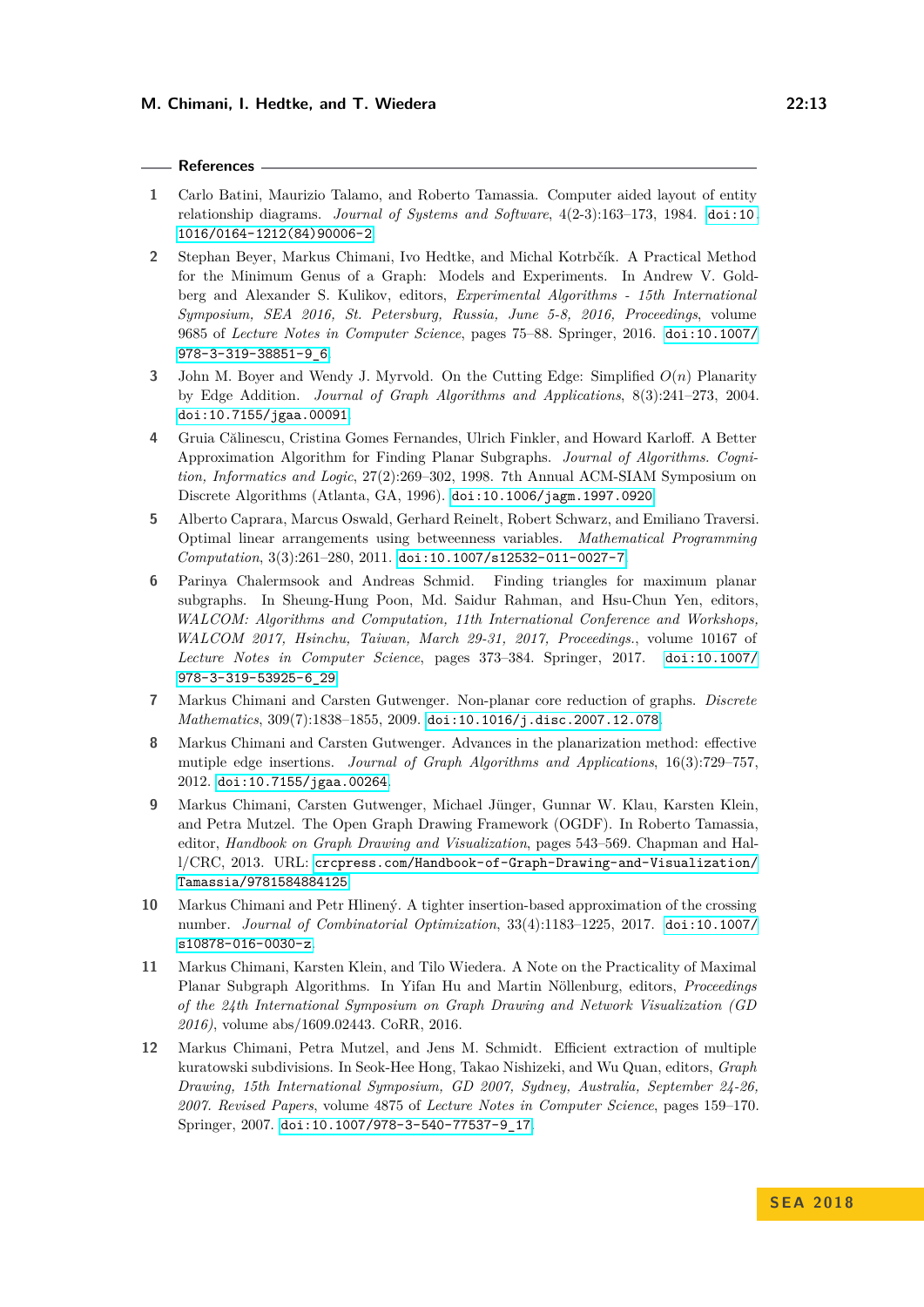#### **22:14 Exact Algorithms for Maximum Planar Subgraph**

- <span id="page-13-9"></span>**13** H. de Fraysseix and P. Rosenstiehl. A characterization of planar graphs by Trémaux orders. *Combinatorica. An International Journal of the János Bolyai Mathematical Society*, 5(2):127–135, 1985. [doi:10.1007/BF02579375](http://dx.doi.org/10.1007/BF02579375).
- <span id="page-13-13"></span>**14** Giuseppe Di Battista, Ashim Garg, Giuseppe Liotta, Roberto Tamassia, Emanuele Tassinari, and Francesco Vargiu. An experimental comparison of four graph drawing algorithms. *Computational Geometry. Theory and Applications*, 7(5-6):303–325, 1997. 11th ACM Symposium on Computational Geometry (Vancouver, BC, 1995). [doi:10.1016/](http://dx.doi.org/10.1016/S0925-7721(96)00005-3) [S0925-7721\(96\)00005-3](http://dx.doi.org/10.1016/S0925-7721(96)00005-3).
- <span id="page-13-7"></span>**15** Ben Dushnik and E. W. Miller. Partially ordered sets. *American Journal of Mathematics*, 63:600–610, 1941. [doi:10.2307/2371374](http://dx.doi.org/10.2307/2371374).
- <span id="page-13-0"></span>**16** Michael R. Garey and David S. Johnson. *Computers and intractability. A guide to the theory of NP-completeness*. W. H. Freeman and Co., San Francisco, Calif., 1979.
- <span id="page-13-11"></span>**17** Martin Gebser, Benjamin Kaufmann, Roland Kaminski, Max Ostrowski, Torsten Schaub, and Marius Thomas Schneider. Potassco: The potsdam answer set solving collection. *AI Communications*, 24(2):107–124, 2011. [doi:10.3233/AIC-2011-0491](http://dx.doi.org/10.3233/AIC-2011-0491).
- <span id="page-13-16"></span>**18** Ivo Hedtke. *Minimum Genus and Maximum Planar Subgraph: Exact Algorithms and General Limits of Approximation Algorithms*. PhD thesis, Osnabrück University, 2017. <repositorium.ub.uos.de/handle/urn:nbn:de:gbv:700-2017082416212>.
- <span id="page-13-2"></span>**19** Jan M. Hochstein and Karsten Weihe. Maximum *s*-*t*-flow with *k* crossings in *O*(*kn* log *n*) time. In Nikhil Bansal, Kirk Pruhs, and Clifford Stein, editors, *Proceedings of the Eighteenth Annual ACM-SIAM Symposium on Discrete Algorithms, SODA 2007, New Orleans, Louisiana, USA, January 7-9, 2007*, pages 843–847. SIAM, 2007. URL: [http:](http://dl.acm.org/citation.cfm?id=1283383.1283473) [//dl.acm.org/citation.cfm?id=1283383.1283473](http://dl.acm.org/citation.cfm?id=1283383.1283473).
- <span id="page-13-6"></span>**20** Michael Jünger and Petra Mutzel. Maximum Planar Subgraphs and Nice Embeddings: Practical Layout Tools. *Algorithmica. An International Journal in Computer Science*, 16(1):33–59, 1996. [doi:10.1007/s004539900036](http://dx.doi.org/10.1007/s004539900036).
- <span id="page-13-14"></span>**21** T. Koch, A. Martin, and S. Voß. SteinLib: An updated library on steiner tree problems in graphs. Technical Report ZIB-Report 00-37, Konrad-Zuse-Zentrum für Informationstechnik Berlin, Takustr. 7, Berlin, 2000. URL: <http://elib.zib.de/steinlib>.
- <span id="page-13-4"></span>**22** Kazimierz Kuratowski. Sur le problème des courbes gauches en topologie. *Fundamenta Mathematicae*, 15:271–283, 1930.
- <span id="page-13-5"></span>**23** Charles H. C. Little and G. Sanjith. Another characterisation of planar graphs. *Electronic Journal of Combinatorics*, 17(1):Note 15, 7, 2010.
- <span id="page-13-1"></span>**24** P. C. Liu and R. C. Geldmacher. On the deletion of nonplanar edges of a graph. In *Proceedings of the Tenth Southeastern Conference on Combinatorics, Graph Theory and Computing (Florida Atlantic Univ., Boca Raton, Fla., 1979)*, Congress. Numer., XXIII– XXIV, pages 727–738. Utilitas Math., Winnipeg, Man., 1979.
- <span id="page-13-10"></span>**25** Stephen J. Maher, Tobias Fischer, Tristan Gally, Gerald Gamrath, Ambros Gleixner, Robert Lion Gottwald, Gregor Hendel, Thorsten Koch, Marco E. Lübbecke, Matthias Miltenberger, Benjamin Müller, Marc E. Pfetsch, Christian Puchert, Daniel Rehfeldt, Sebastian Schenker, Robert Schwarz, Felipe Serrano, Yuji Shinano, Dieter Weninger, Jonas T. Witt, and Jakob Witzig. The SCIP Optimization Suite 4.0. Technical Report 17-12, ZIB, Takustr. 7, 14195 Berlin, 2017.
- <span id="page-13-3"></span>**26** Petra Mutzel. *The maximum planar subgraph problem*. PhD thesis, Köln University, 1994.
- <span id="page-13-12"></span>**27** Stephen C. North. 5114 directed graphs, 1995. Manuscript.
- <span id="page-13-8"></span>**28** Walter Schnyder. Planar Graphs and Poset Dimension. *Order. A Journal on the Theory of Ordered Sets and its Applications*, 5(4):323–343, 1989. [doi:10.1007/BF00353652](http://dx.doi.org/10.1007/BF00353652).
- <span id="page-13-15"></span>**29** A. Steger and N. C. Wormald. Generating random regular graphs quickly. *Combinatorics, Probability and Computing*, 8(4):377–396, 1999. Random graphs and combinatorial structures (Oberwolfach, 1997). [doi:10.1017/S0963548399003867](http://dx.doi.org/10.1017/S0963548399003867).